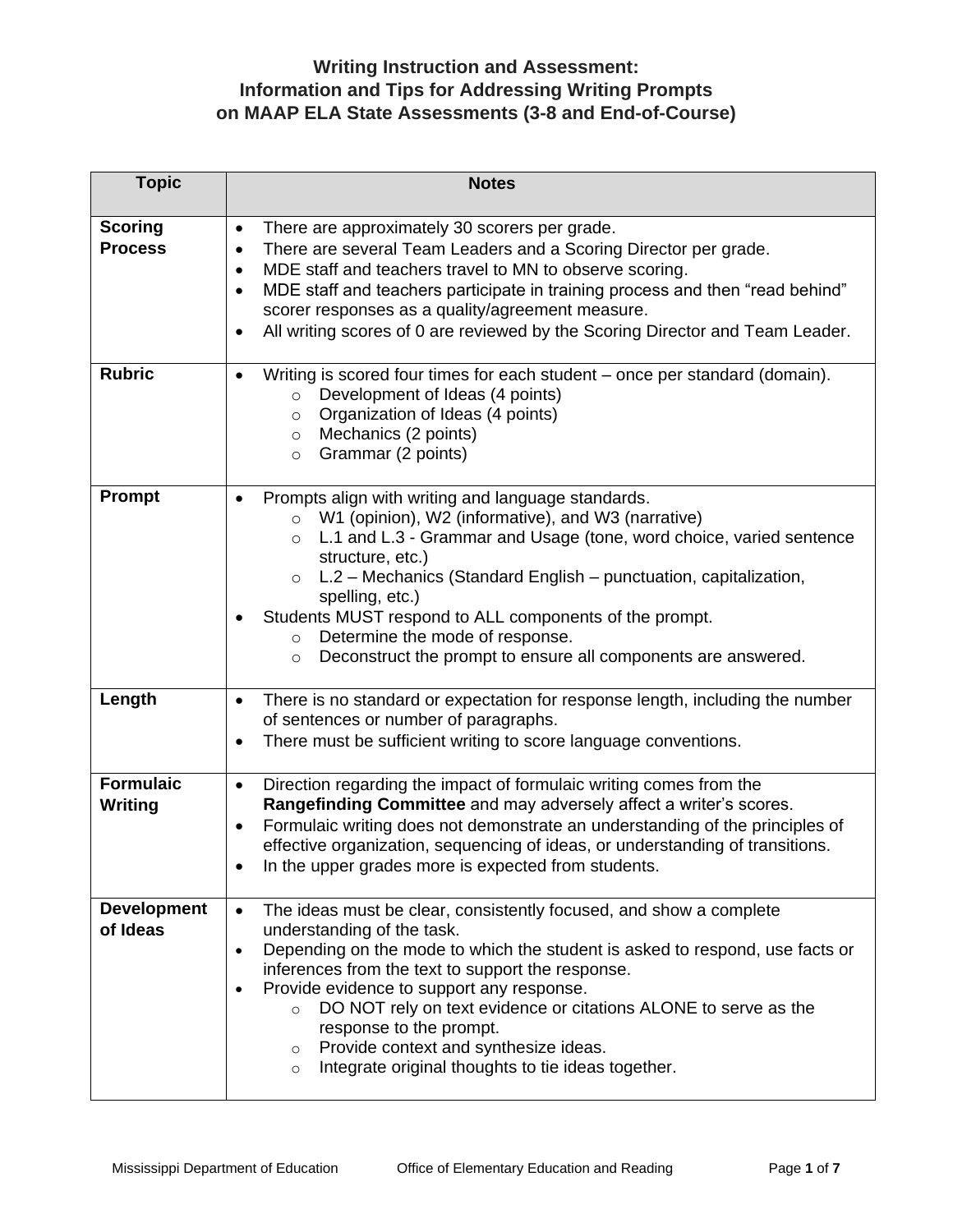| <b>Topic</b> | <b>Notes</b>                                                                                                                                                                                                                                                                |  |  |  |
|--------------|-----------------------------------------------------------------------------------------------------------------------------------------------------------------------------------------------------------------------------------------------------------------------------|--|--|--|
| Organization | There is evidence of planning, and the writing shows a logical progression of<br>$\bullet$                                                                                                                                                                                  |  |  |  |
|              | ideas.<br>Make evidence connect to thoughts utilizing transition words.<br>$\bullet$                                                                                                                                                                                        |  |  |  |
|              | o The words assist students in moving from one thought to another.                                                                                                                                                                                                          |  |  |  |
| Language     | Incorporate grade-level grammar and mechanics.<br>$\bullet$<br>Mechanics includes capitalization, end punctuation, and spelling.<br>$\circ$<br>Write using formal language.<br>٠<br>Do not use slang words or phrases.<br>$\circ$<br>Do not use contractions.<br>$\bigcirc$ |  |  |  |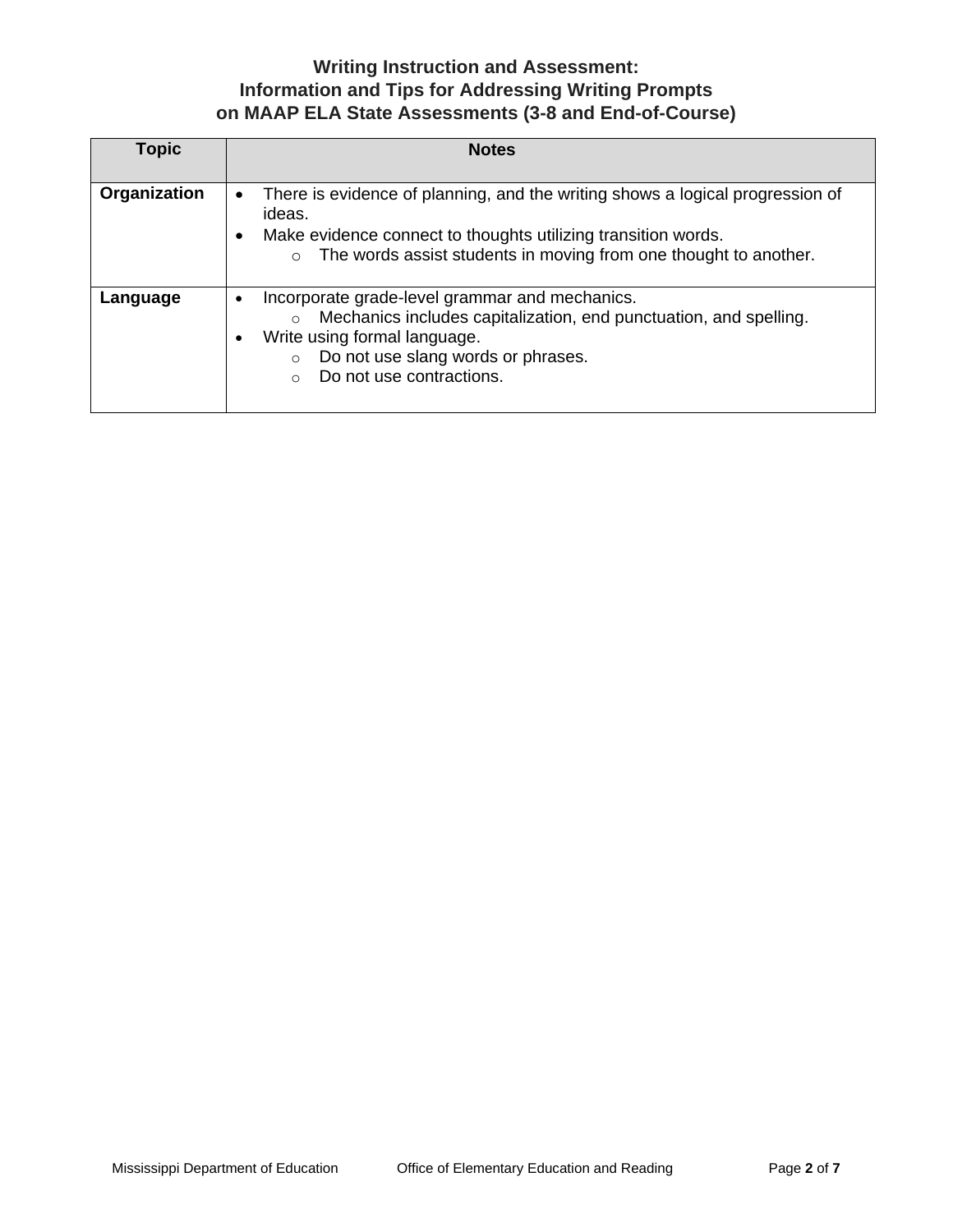### **Sample of Formulaic Writing**

I am writing to let you know that you should not have cancelled my favorite TV show. The first reason you should put my favorite show back on TV is because it is entertaining. The second reason you should bring back my show is because it teaches kids how to do the right thing. The third reason you should bring back my show is because lots of people love this show.

The first reason you should put my favorite show back on TV is because it is entertaining. It is one of the funniest shows on TV, and it is has a lot of excitement. It is really entertaining.

The second reason you should bring back my show is because it teaches kids how to do the right thing. There are kids my age on the show and they go through the same things I do. So it teaches us to do the right thing.

The third reason you should bring back my show is because lots of people love this show. It will make lots of people happy if they could watch the show again. I know if you put the show back on, lot's of people will watch it.

So in conclusion, I have told you three reasons why you should bring back my favorite show. It is entertaining, it teaches kids to do the right thing, and lots of people want to watch the show.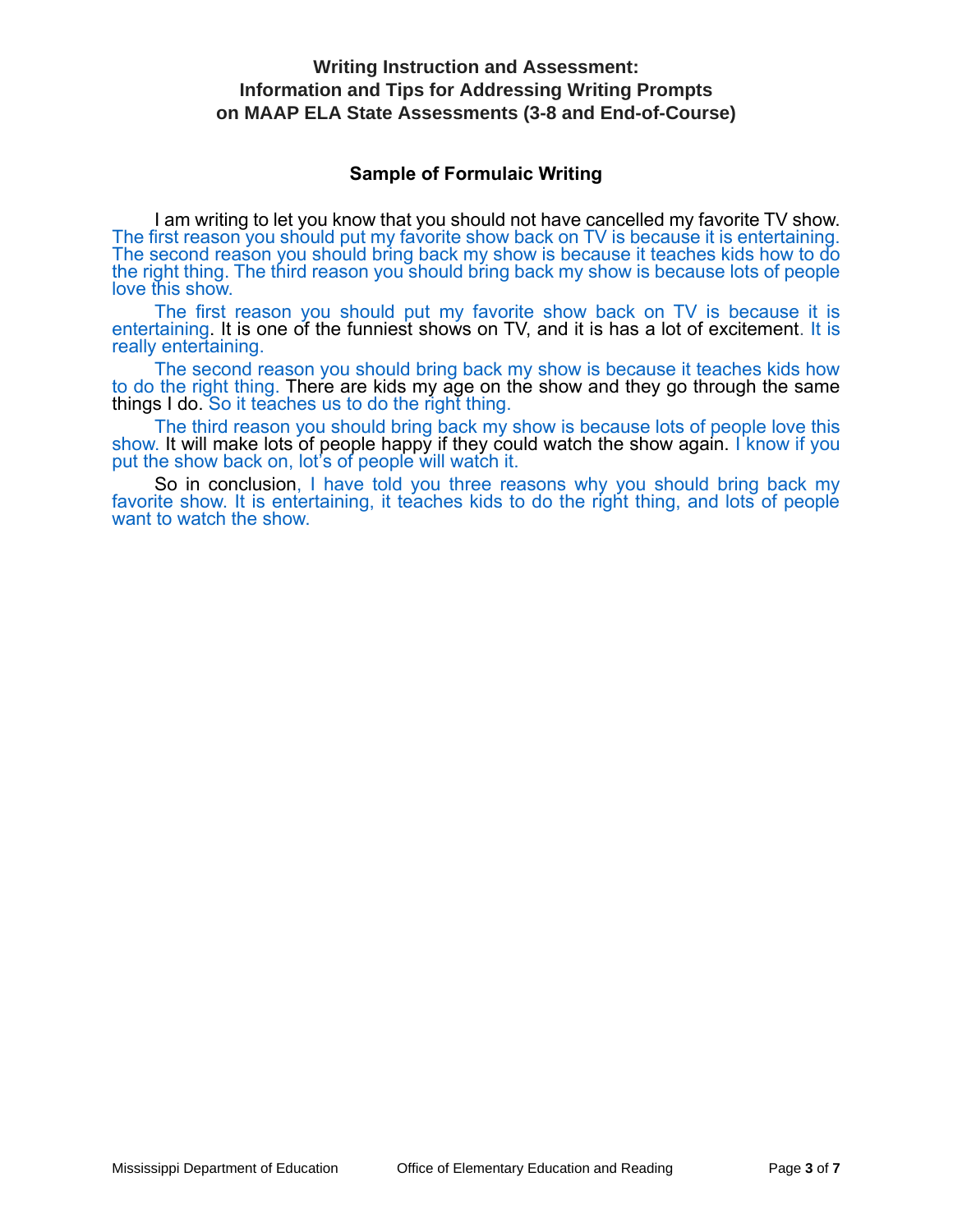### **Deconstruct the Prompt: Development of Ideas**  *(Example)*

### **Text:** "Life in the Pond"

**Sample Prompt:** You have read "Life in the Pond." Write an essay **discussing which is the more important inhabitant of the pond, plants or animals**. Use evidence from "Life in the Pond" to **support your claims**.

### **Determine the mode: Opinion**

#### **Deconstruct the Prompt** *(Prompt Components)*

- Which is the more important inhabitant
- Use evidence from the text

#### **State your claim**

Plants are the more important inhabitant of the pond.

| What does the text say?                                                                                                                                                                                                                       | What does the text<br><b>mean</b> (use facts,<br>inferences, or<br>background knowledge<br>depending on the<br>mode)?                                            | Why is the text important?                                                                                                               |  |  |
|-----------------------------------------------------------------------------------------------------------------------------------------------------------------------------------------------------------------------------------------------|------------------------------------------------------------------------------------------------------------------------------------------------------------------|------------------------------------------------------------------------------------------------------------------------------------------|--|--|
| What parts of the passage <b>address</b><br>the prompt (textual evidence)?                                                                                                                                                                    | In your own words, what<br>does the textual<br>evidence mean?                                                                                                    | Based on what the text<br>explicitly states and what was<br>inferred/concluded, how does<br>this support your response<br>to the prompt? |  |  |
| <b>SAMPLE</b>                                                                                                                                                                                                                                 |                                                                                                                                                                  |                                                                                                                                          |  |  |
| Use examples from the text to<br>state why plants are more<br><b>important than animals</b> . You may<br>compare/contrast plants and animals<br>to support your claim, providing more<br>details to support why plants are<br>more important. | This evidence will show<br>why plants are more<br>important than animals.<br>Use your own words to<br>further explain and<br>support your claim with<br>details. | The evidence from the text<br>provides facts and details to<br>support my claim.                                                         |  |  |

*\*This template is specific to textual evidence, which is a component of the development of ideas.*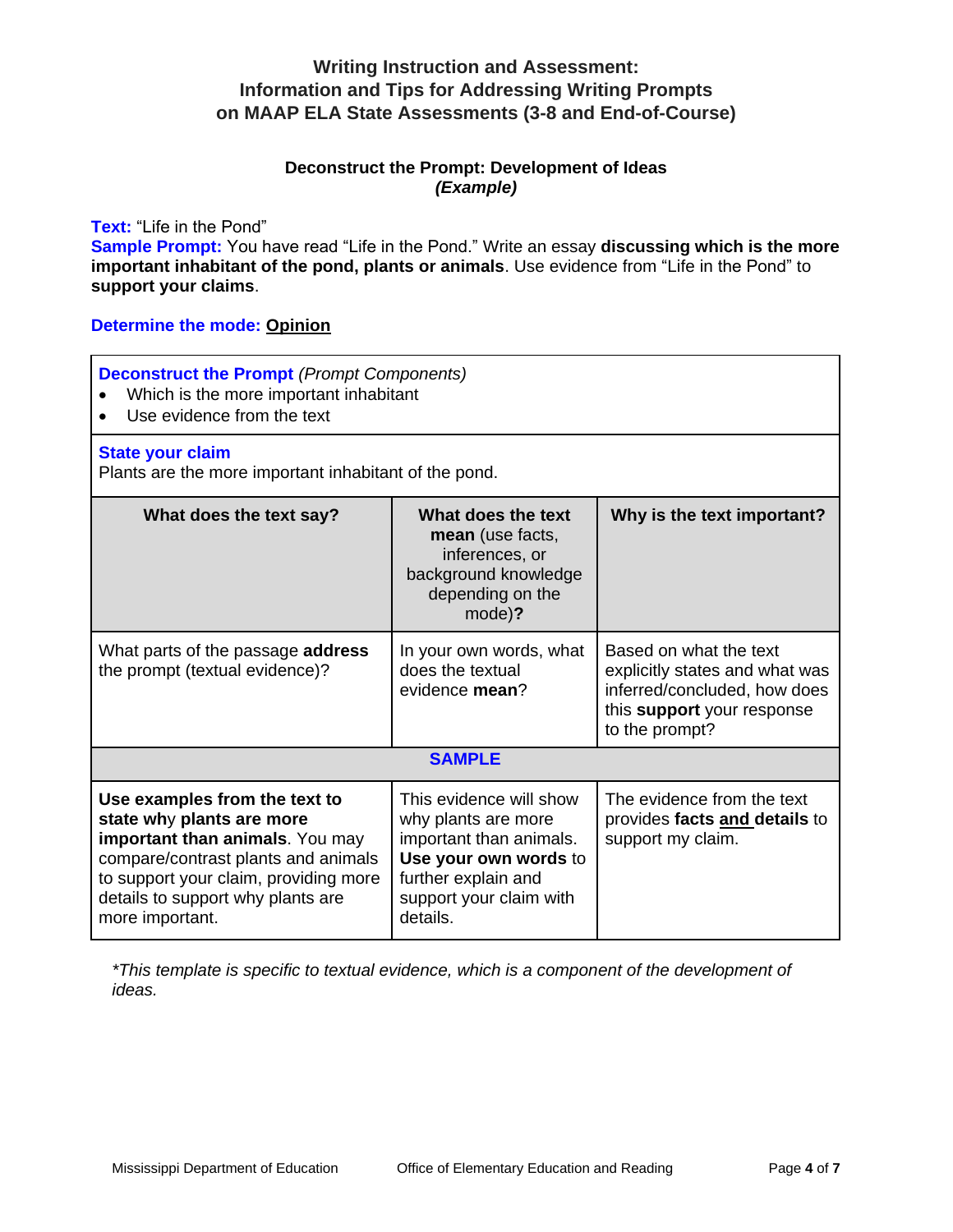## **Deconstruct the Prompt: Development of Ideas** *(Template)*

**Text: Prompt:** 

#### **Determine the mode:**

| <b>Deconstruct the Prompt (Prompt Components)</b>                      |                                                                                                          |                                                                                                                                          |  |  |
|------------------------------------------------------------------------|----------------------------------------------------------------------------------------------------------|------------------------------------------------------------------------------------------------------------------------------------------|--|--|
| <b>Determine the task</b>                                              |                                                                                                          |                                                                                                                                          |  |  |
| What does the text say?                                                | What does the text mean<br>(use facts, inferences, or<br>background knowledge<br>depending on the mode)? | Why is the text important?                                                                                                               |  |  |
| What parts of the passage<br>address the prompt<br>(textual evidence)? | In your own words, what<br>does the textual evidence<br>mean?                                            | Based on what the text explicitly<br>states and what was<br>inferred/concluded, how does this<br>support your response to the<br>prompt? |  |  |
|                                                                        |                                                                                                          |                                                                                                                                          |  |  |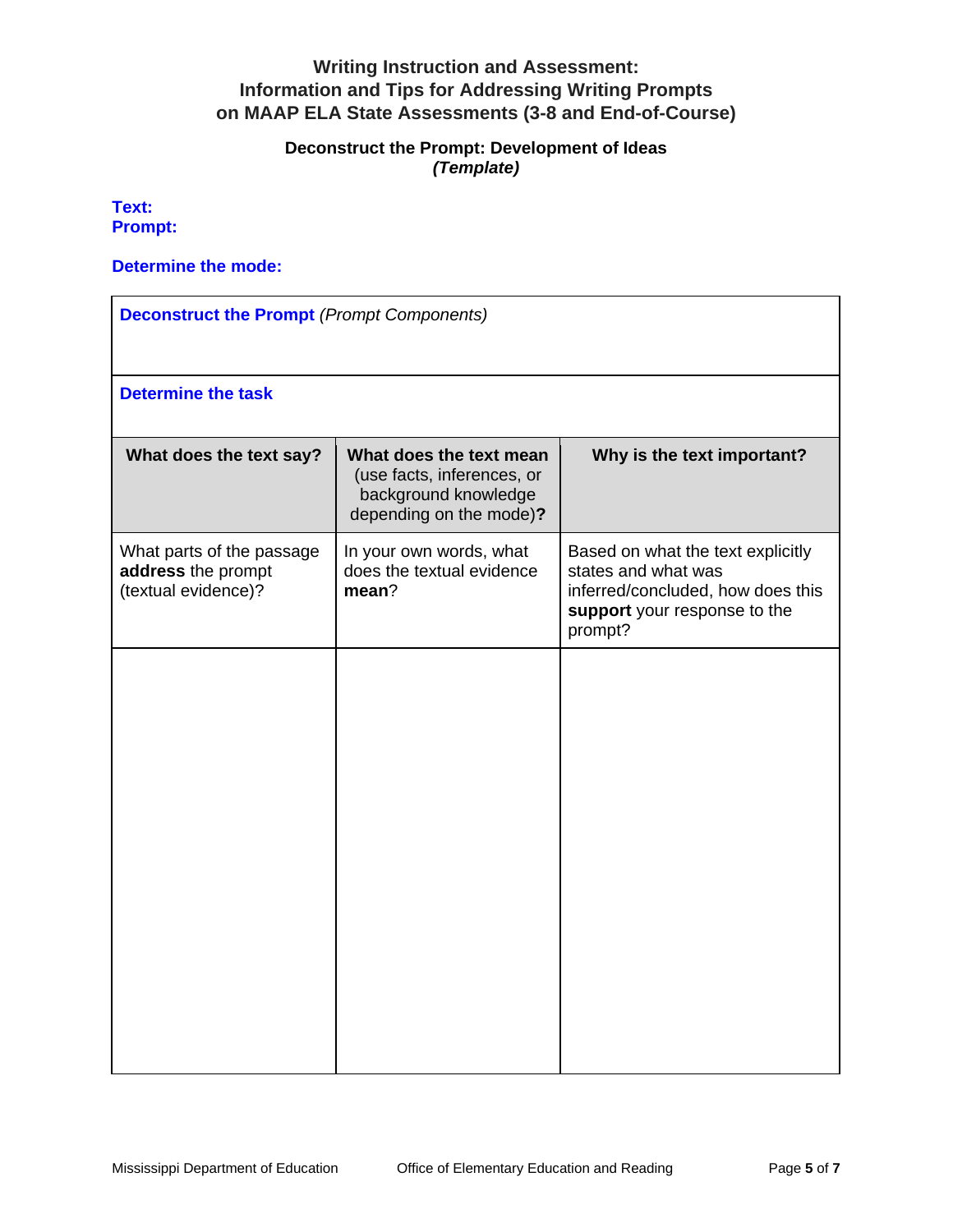### **Transition Words**

The following chart includes words and phrases found in the Mississippi College- and Career-Readiness Writing Standards.

| Grade | <b>Opinion Writing</b>                              | <b>Informative Writing</b>                       | <b>Narrative Writing</b>                                                                                             |
|-------|-----------------------------------------------------|--------------------------------------------------|----------------------------------------------------------------------------------------------------------------------|
| 2     | <b>Because</b><br>And<br>Also                       |                                                  | <b>Temporal words generally refer</b><br>to time-related transitions such as<br>'tomorrow;' 'for;' or 'before long.' |
| 3     | <b>Because</b><br>Therefore<br>Since<br>For example | Also<br>Another<br>And<br>More<br>But            | <b>Temporal words generally refer</b><br>to time-related transitions such as<br>'tomorrow;' 'for;' or 'before long.' |
| 4     | For instance<br>In order to<br>In addition          | Another<br>For example<br>Also<br><b>Because</b> | Variety of transitional words and<br>phrases to manage the sequence<br>of events                                     |
| 5     | Consequently<br>Specifically                        | In contrast<br>Especially                        | Variety of transitional words,<br>phrases, and clauses to manage<br>the sequence of events                           |